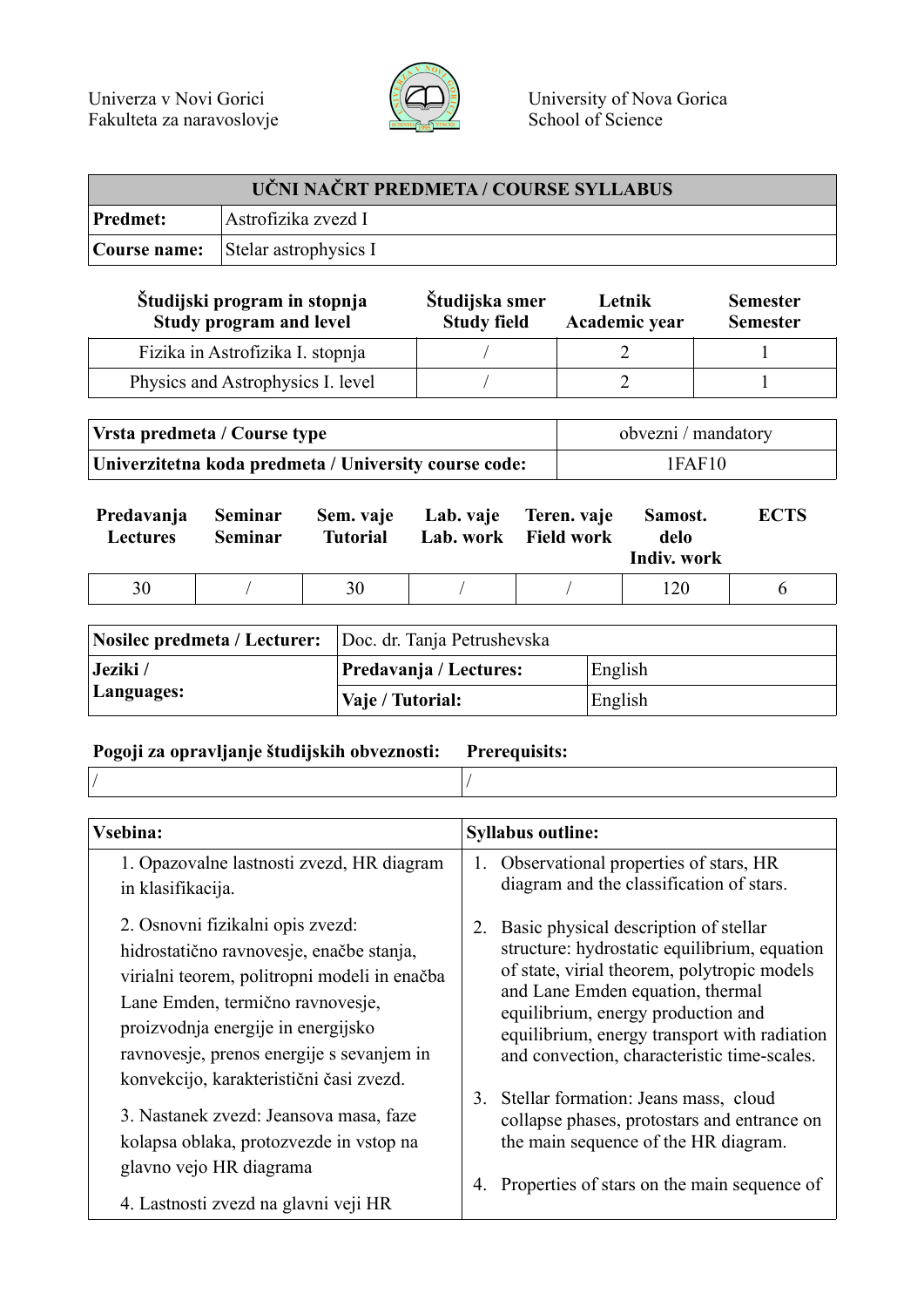

| diagrama.                                                                                                   | the HR diagram.                                                                                                                                      |
|-------------------------------------------------------------------------------------------------------------|------------------------------------------------------------------------------------------------------------------------------------------------------|
| 5. Razvoj zvezd po glavni veji HR diagrama,<br>vžig helija, višje stopnje gorenja, eksplozija<br>supernove. | Evolution of stars after the main sequence<br>5.<br>of the HR diagram, helium ignition, higher<br>cycles of nuclear burning, supernova<br>explosion. |
| 6. Kočna stanja razvoja zvezd.                                                                              |                                                                                                                                                      |
| 7. Spremenlijve zvezde, dvojne zvezde.                                                                      | Final stages of stellar evolution.<br>6.                                                                                                             |
| 8. Razsute in kroglaste kopice.                                                                             | Variable stars, binary stars.                                                                                                                        |
| 9. Metode določanja oddaljenosti zvezd                                                                      | Open and globular stellar clusters.<br>8.                                                                                                            |
|                                                                                                             | Methods for stellar distance determination.<br>9                                                                                                     |

## **Temeljni literatura in viri / Basic readings:**

- 1. Introduction to Stellar Astrophysics LeBlanck (2010)
- 2. An Introduction to the Theory of Stellar Structure and Evolution (2nd Edition) Dina Prialnik (2010)
- 3. An Introduction to Modern Astrophysics (2nd Edition) Caroll and Ostlie (2017)

| Cilji in kompetence: | <b>Objectives and competences:</b>                        |  |
|----------------------|-----------------------------------------------------------|--|
|                      | - Basic knowledge of stellar properties and<br>evolution; |  |

| Predvideni študijski rezultati:           | <b>Intended learning outcomes:</b>                                                                                                                                                                                                                                                                  |
|-------------------------------------------|-----------------------------------------------------------------------------------------------------------------------------------------------------------------------------------------------------------------------------------------------------------------------------------------------------|
| Studenti bodo osvojili pojme in koncepte: | Students will learn:<br>- stellar properties and classifications<br>- energy generation and transfer within the stars<br>- properties and dynamics of star clusters<br>At the end of the course students should have<br>gained enough knowledge to follow the course<br>on Stellar Astrophysics II. |

| Metode poučevanja in učenja: | Learning and teaching methods: |
|------------------------------|--------------------------------|
| $\vert$ - predavanja         | I-lectures                     |
| - računske vaje              | - tutorials                    |

| Načini ocenjevanja:      | Utež / Weight   Assessment:<br>$\frac{10}{6}$ |                              |
|--------------------------|-----------------------------------------------|------------------------------|
| - kolokviji, pisni izpit | 50                                            | - written tests, writen exam |